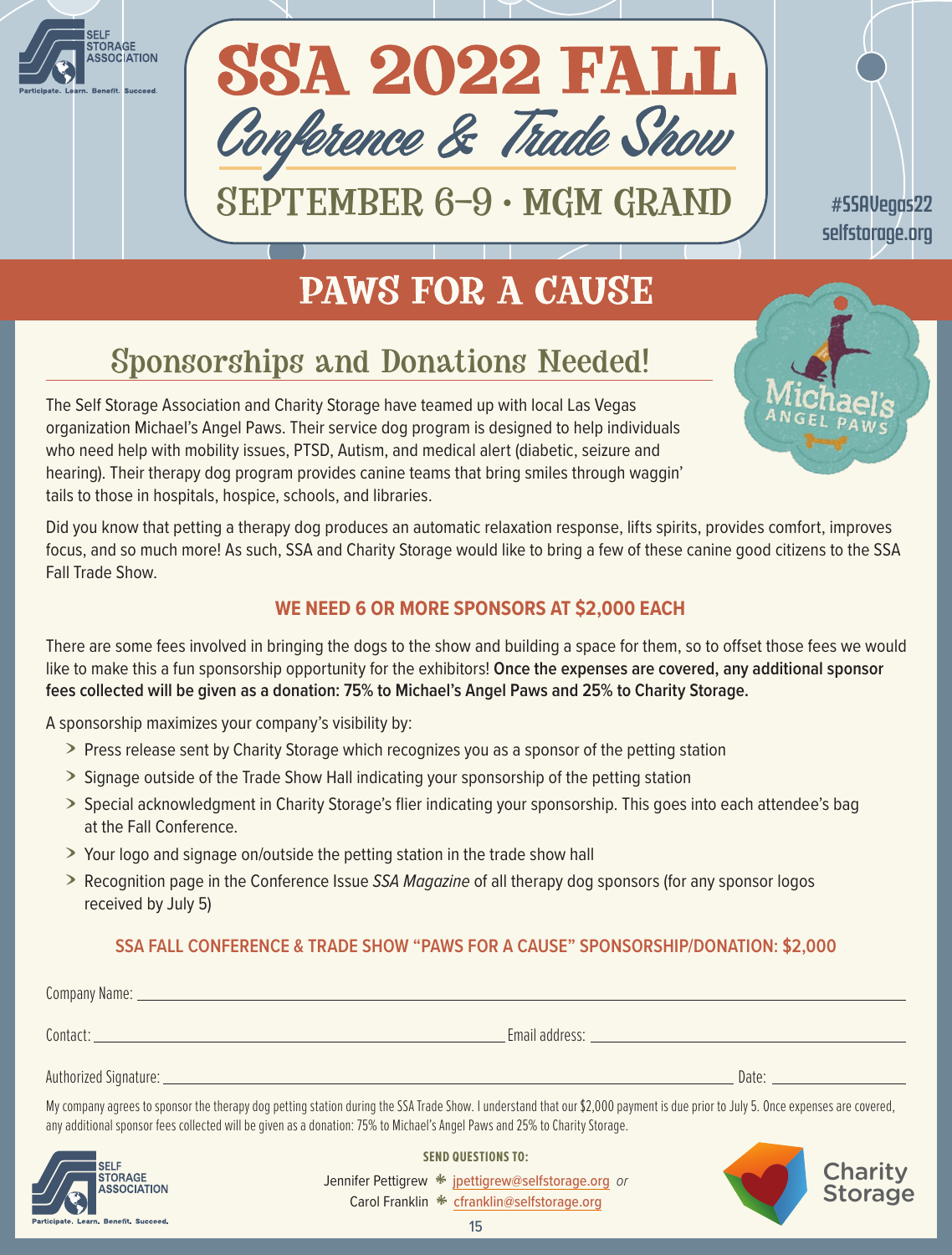



SEPTEMBER 6–9 • MGM GRAND

#SSAVegas22 [selfstorage.org](http://selfstorage.org)

# CONFERENCE SPONSORSHIP OPPORTUNITIES

*All sponsorship opportunities listed will be booked on a first-come, first-served basis.*

## SPONSORS

## $\Box$  Lanyards

**INVESTMENT: \$2,500** *(Limit 4 Sponsors)*

#### SPONSORSHIP BENEFITS

- > Logos alternating on lanyards
- > Recognition in the conference onsite program

## In Room TV Branding

**INVESTMENT: \$8,500** *(Exclusive sponsorship)*

#### SPONSORSHIP BENEFITS

> Message will be the first thing attendees see when they turn on the TV

## $\Box$  Cell Phone & Laptop Charging Locker

**INVESTMENT: \$2,500** *(Limit 2 Sponsors)*

### SPONSORSHIP BENEFITS

- > Logo on charging station
- **ID Recognition in the conference onsite program**
- **>** Company logo on any signage for charging stations

### **Dens**

**INVESTMENT: \$3,000** *(Exclusive sponsorship)*

#### SPONSORSHIP BENEFITS

**Sponsor supplies to be placed in bags** 

## Notebooks or Notepads

**INVESTMENT: \$3,000** *(Exclusive sponsorship)*

### SPONSORSHIP BENEFITS

> Sponsor supplies to be placed in bags

## EDUCATION SPONSORS

## Managers Summit

**INVESTMENT: \$2,000** *(Limit 2 Sponsors)*

### SPONSORSHIP BENEFITS

- > Logo on signage outside of room
- > Sponsor mentioned in opening remarks before session starts
- > Sponsor allowed marketing materials in back of room
- > Logo recognition in the conference onsite program

## New Member Orientation

**INVESTMENT: \$1,500** *(Limit 2 Sponsors)*

### SPONSORSHIP BENEFITS

- > Logo on signage outside of room
- > Sponsor mentioned in opening remarks before session starts
- > Sponsor allowed marketing materials in back of room
- > Logo recognition in the conference onsite program

## Women's Council Educational Session/ Networking Sponsor

**INVESTMENT: \$2,500** *(Limit 4 Sponsors)*

#### SPONSORSHIP BENEFITS

- > Logo on signage
- > List of Women's Council attendees
- > Name recognition in conference onsite program
- > Name recognition on schedule of events on event website
- > Name recognition in conference issue of *SSA Magazine*
- > Name recognition from podium at the event
- > Placement of company's marketing materials on unmanned sponsorship table inside event room

BEYOND YOUR BOOTH